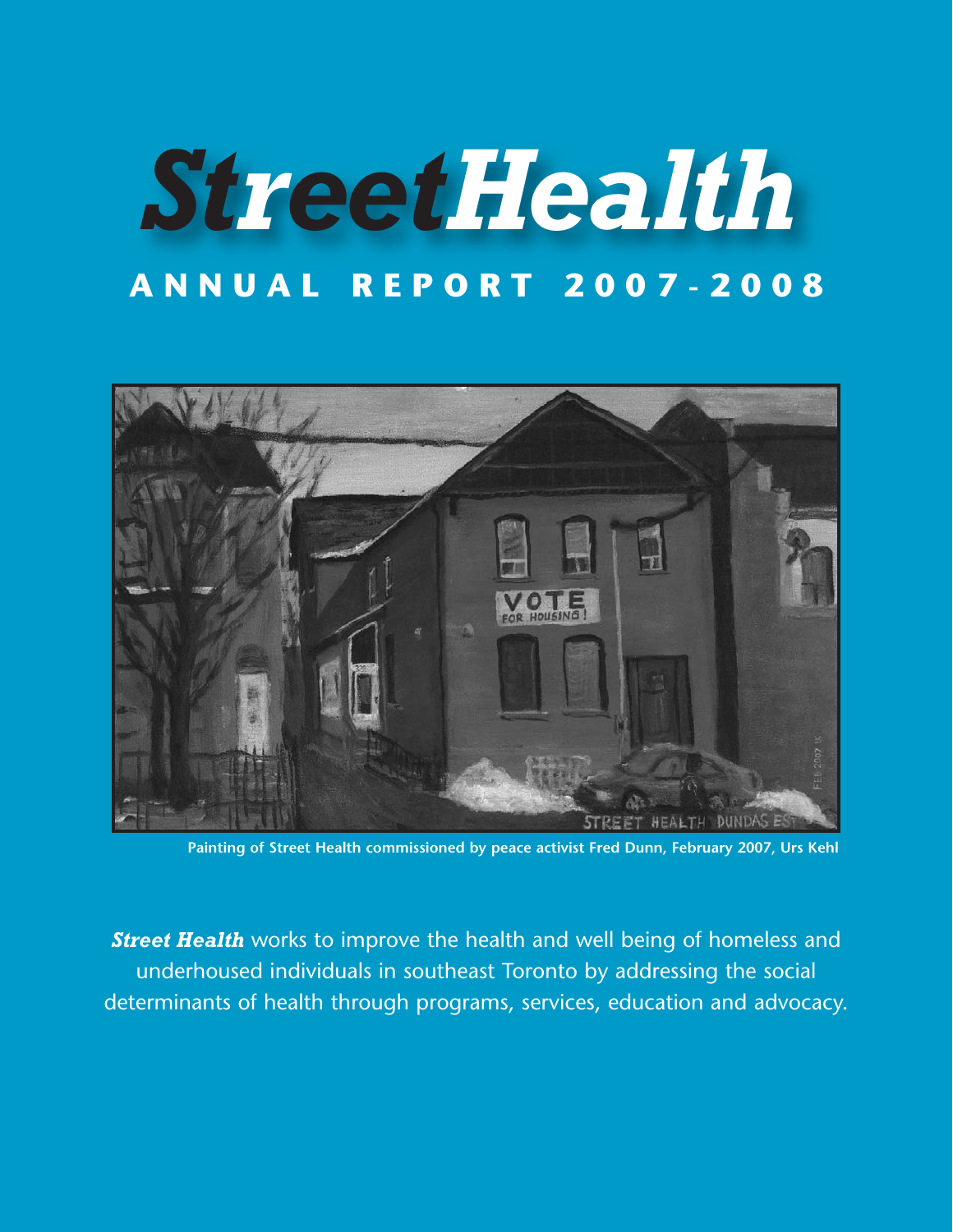## *A Message from the Board Chair*

Welcome to this review of the 2007 activities at Street Health.

I would like to begin by taking note of an important change that is taking place for improving the management of government-funded health services in Ontario. As of April 2007, health service priorities are coordinated by one of the 14 "Local Health Integration Networks" (LHINs) into which Ontario is organized. We are one of the health agencies in the "Toronto Central LHIN" which serve the residents of downtown Toronto. Our LHIN has identified key priorities for focus in its first three years. Amongst these priorities is "Mental Health and Addictions", a priority area in which Street Health has a long history of working cooperatively with other social and health service agencies on behalf of the people we serve.



Michael Treuman *Board Chair*

At the other end of the scale are day-to-day events. Some of our

services are funded on a time-limited basis from various levels of government and require active pursuit each year for continuation. In 2007, we were able to secure funding for each of these programs – sometimes "down to the wire". Also, with a staff of over two dozen people, we had our share of employee events including the births of two children! Congratulations to Lorie and Amanda.

To keep the organization in balance with both the small changes and the large ones in our environment, we pursue continuous internal renewal and external evaluation. In 2007, we amended our by-laws regarding Board membership and altered our management structure to provide improved oversight and supervision. An external review of two of our core services, the nursing and mental health programs has begun, and we look forward to the results as we move forward into 2008.

Michael Incuman

# *A Message from the Executive Director*

2007 was a truly significant year in Street Health's 22 year history!

In September, the **Street Health Report 2007** was launched to huge acclaim. A follow up to the 1992 Street Health Report, the results of the 2007 report show a worsening situation for homeless people in Toronto in both health status and in their ability to access the health care they require (full report at www.streethealth.ca).

Since its public launch and its subsequent distribution to a vast and diverse audience, the **Street Health Report 2007** has made a major impact becoming a "must read" for frontline workers, homeless advocates, civil servants and elected politicians alike.

It is through research such as the **Street Health Report 2007** that Street Health will continue to strive for changes in public policy that will benefit homeless and other streetinvolved people in Toronto and across Canada including the creation of affordable and supporting housing.

While our advocacy efforts carry on, Street Health will also continue to provide its high quality programs and services to our homeless clients by a committed and caring staff.

As always, I want to extend my appreciation to the members of the Board of Directors for volunteering their time and congratulate them for their tremendous efforts and positive results they helped bring about this past year!

Finally, I would like to acknowledge our generous donors and other supporters who have helped make this another successful year for Street Health. Looking forward to working with you all in 2008!

Laura (arun

Laura Cowan *Executive Director*

**Board of Directors** Michael Treuman

*Chair* Sharole Gabriel *Vice Chair*

Jeff Lewis *Treasurer*

Jim Meeks

*Community Liaison* Christine Archer Samuel Awe Dennis Chow Brian Dubourdieu Jill Evans Scott Goodman



*Executive Director* Laura Cowan

Nancy Marr Mel Starkman

*Administrative Coordinator* Jane Mountain

*Development & Fundraising Manager* Amanda Robertson

*Reception* June Rogers Rediet Tekeste

*Nursing Program* Andrea Hanlan Laura Hanson Beth Pelton

Andrea Rossignol *Community Mental Health Program* Maurice Adongo Nick Falvo Fiona Husband Danielle Koyama Wangari Muriuki Paula Tookey

*Harm Reduction + Hep C Support* Wendy Babcock Zoe Dodd John MacDonald Mary Kay MacVicar Ross McKim Lorie Steer

*Research* Erika Khandor Kate Mason

*PAID ID Program* Gaetan Heroux

*Access ID Program + ID Safe* Linda Hazard Lennox Holdford Myra Piercey *Health Promotion* Beric German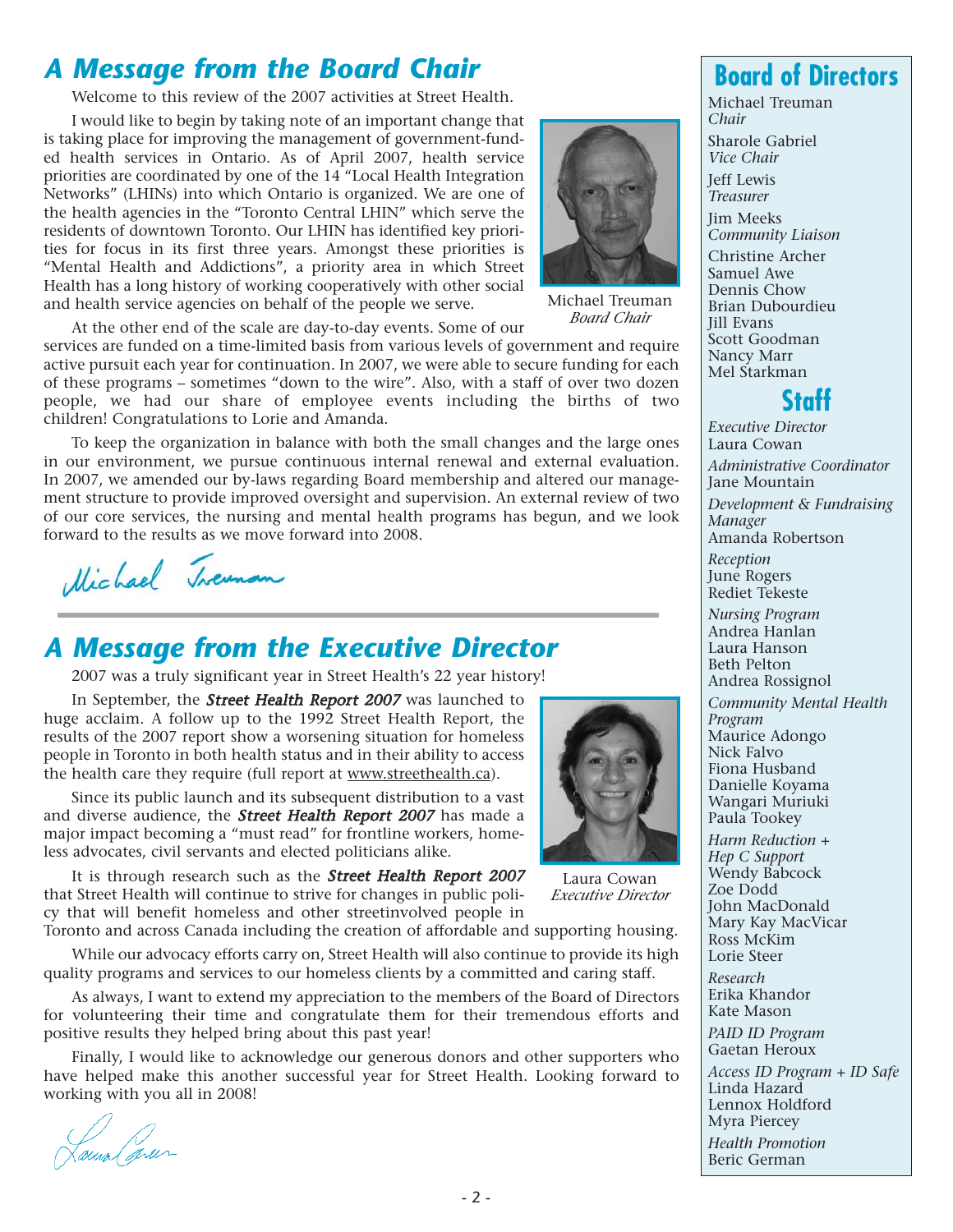## **OUR PROGRAMS & SERVICES**

#### Nursing Program

Staff nurses work with volunteer nurses and nurse practitioners to operate scheduled clinics in drop-in centres and shelters. In addition, nursing outreach is designed to locate

people living on the street who generally avoid mainstream services. The nurses advocate for clients on an individual basis and participate in systemic advocacy, challenging systemic barrers which prevent every person's right to appropriate, accessible, despite their individual circumstances.



and timely health care *"Nurse, Andrea Hanlan providing support to a client at a nursing clinic."*

Mentoring of nursing and medical students and providing educational sessions for community groups and schools are important components of our program.

#### Community Mental Health Program

Street Health's community mental health program provides support for people who are homeless or under-housed and experiencing mental health issues. The Community Mental Health Outreach Workers assist people in trying to access basic needs such as shelter and housing, income, health care, and ID, which are fundamental determinants of health. Other support includes crisis intervention, outreach, informal counselling, and legal support as well as facilitating access to other community resources. The program also focuses on advocating for individual clients as well as addressing systemically on issues of poverty, homelessness, and human rights.

#### Harm Reduction Program

The street outreach team provides clients with referrals and peer support related to the harms associated with substance use. The program includes needle distribution, safer crack kit distribution, street outreach service, and support for sex workers. This year, Street Health partnered with the Sherbourne Health Centre Health Bus to offer early morning services and health care to sex workers.

#### Hepatitis C Support & Education

Nearly one quarter of homeless people in Toronto have Hepatitis C and face major barriers to health care (Street Health, 2007). Street Health provides support, referrals, and prevention education for clients who have Hepatitis C. Street Health recently partnered with Regent Park and South Riverdale Community Health Centres to provide access to treatment for street involved people with Hepatitis C. The project offers peer support as well as access to an interdisciplinary team of health care providers.

#### The Crack Users Project (CUP)

The *Crack Users Project* continues to be Toronto's only program aimed at reducing the harms associated with the use of crack cocaine. The project includes three weekly drop-ins, a healthcare clinic with a Nurse Practitioner, housing help, a Community Support Worker, and peer training opportunities. In April, CUP members participated in a community-clean up day – picking up litter in the neighbourhood in celebration of Earth Day. Graduates from the CUP outreach training program conduct street outreach with their peers and share what they have learned about safer drug use practices and strategies.

#### I.D. Replacement – Access to Health Cards for the Homeless (Access)

In 2007, 28% of homeless people were refused health care because they did not have a health card (Street Health, 2007). Street Health's *Access to Health Cards* program was established to assist homeless people with the onerous task of applying for health cards and the other personal identification they need to access health and socials services. Last year, the *Access to Health Cards* program completed over 4,000 applications for ID, an average of about 335 per month.

#### Partners for Access and Identification (PAID)

Street Health is a lead agency in the *PAID Project* which runs identification replacement clinics across Toronto. Outreach workers help homeless people obtain identification such as birth certificates, landed papers, health cards, Indian status, and Social Insurance cards. The PAID project also connects people to other services such as primary health care facilities, sources of housing and food, other programs, and community-based supports.

#### ID Safe

Homeless and under-housed individuals can easily lose their identification due to unstable living conditions. The *ID Safe* program at Street Health offers security for homeless people by storing their important identification documents, helping them to maintain access to services which require proof of identification. Approximately 500 people currently keep their identification safe with Street Health. An evaluation of the ID Safe this winter found that this service greatly improves identification retention and 89% of clients felt that having a safe place to store their ID had helped to stabilize or improve their lives in some way.

#### Research

This past September, Street Health released the findings from

its comprehensive study on the health status and access to health care of homeless people in Toronto. *The Street Health Report 2007* has already proven to be valuable source of information and a tool for advocacy for Street Health and for other community agencies and coali-



*"The Street Health Report 2007 Launch."*

tions working to address issues of homelessness.

#### Community Health Promotion

Street Health has been involved in a number of initiatives over the past year that address poverty and homelessness: an anti-poverty rally at Queen's Park just prior to the last provincial election drew over 800 people; a community forum to discuss solutions related to an ongoing bed bug infestation attracted 300 participants; a Housing Not War campaign (see article on page 4); numerous media interviews; education and advocacy with politicians, decision makers and community partners on the issues facing homeless people.

#### Mail Service

Homeless people by definition lack the postal address required to qualify for certain services. Street Health will provide a mailing address and handles a person's mail.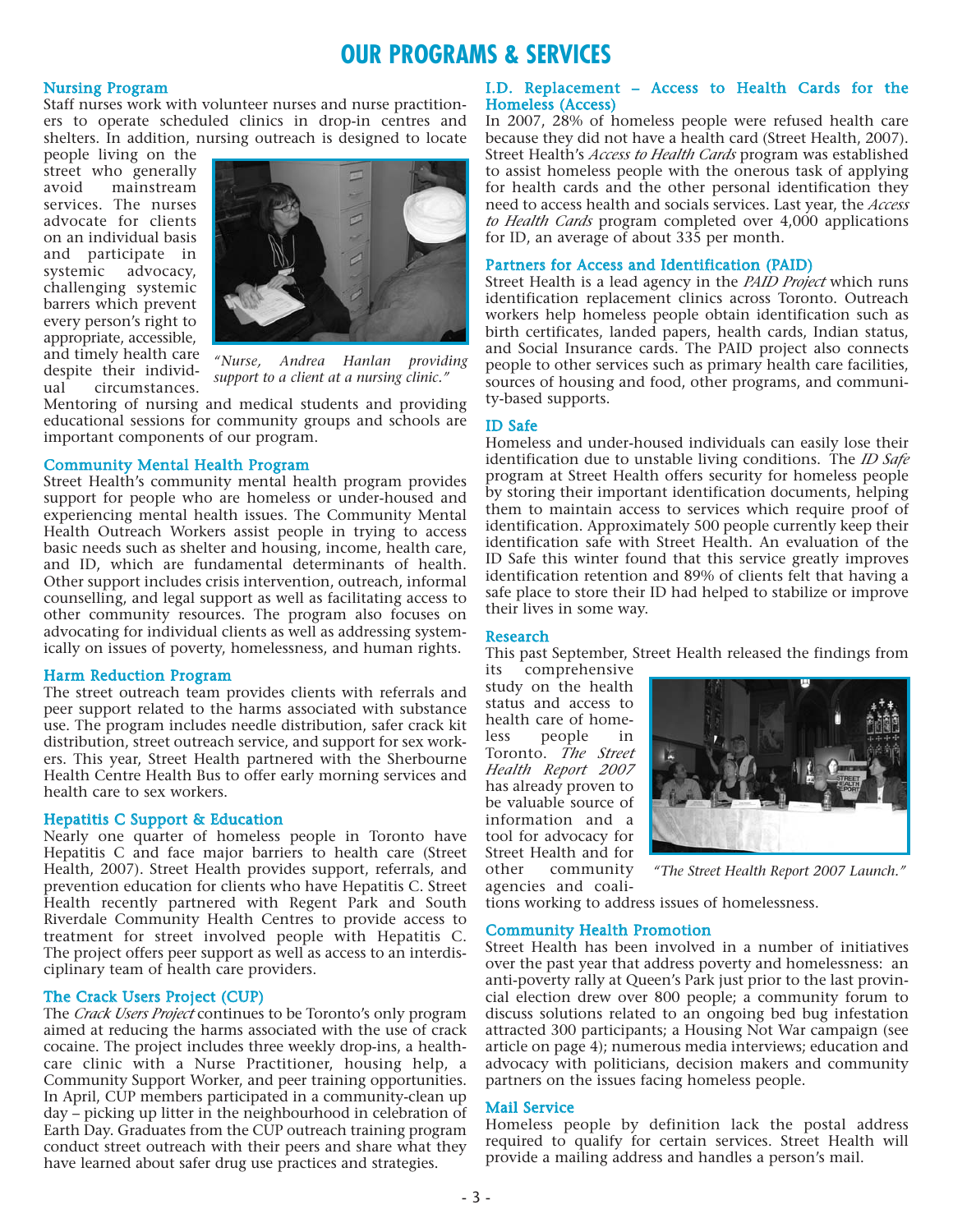## **HOUSING NOT WAR!**

Street Health has a long history of leading and participating in community coalitions aimed at addressing the root causes of poverty. In 1998, staff at Street Health helped to form the Toronto Disaster Relief Committee which went on to lead a campaign to declare homelessness a national disaster. As part of this campaign, some of Canada's largest cities and thousands of individuals demanded an extra 1% of the federal budget be spent on affordable housing. Although federal governments have thus far refused, vital emergency relief funding for homelessness was established in response to these advocacy efforts.



*"Demonstrators at the February protest in downtown Toronto. Street Heath staff member Beric German is on far left." Picture generously provided by multimedia journalist John Bonnar.*

In the years since, spending on housing and homelessness has remained inadequate, while spending on other priorities such as the military has significantly increased. The military budget now represents 8.5% of all Federal spending and yet Canada remains one of the few countries in the world without a national housing program.

In contrast, only 1% of the federal budget is devoted to housing and supports.

Perhaps not surprisingly, homelessness has been increasing along with its inevitable outcomes: suffering, the spread of communicable diseases, and deaths. In 1992, Street Health released the *Street Health Report*, commended by the World Health Organization for exposing the poor health status of homeless people in Canada. Fifteen years later, the new *Street Health Report 2007* outlines and documents the downward trajectory of homeless peoples' health.

Today, Street Health continues to be part of the chorus of voices demanding that the federal government address Canada's housing crisis. In the last year, the Toronto Disaster Relief Committee and the Canadian Peace Alliance united to launch a national "Housing Not War" campaign. In less than six months, about 190 organizations and thousands of individuals have signed a declaration asking that the government shift funding and spend an extra one percent of the budget on social housing.

In recent months, Street Health staff have participated in several demonstrations to appeal that some of the resources spent on military action in Afghanistan be diverted for social housing. In February, a press conference and protest was held outside Finance Minister Jim Flaherty's office in downtown Toronto. Street Health was there along with a broad collection of anti-poverty agencies and concerned citizens.

As homelessness worsens in Canada, Street Health will continue to work alongside groups like the Toronto Drop-In Coalition, the Registered Nurses' Association of Ontario, the Council of Canadians and many others, including actors such as Gordon Pinsent, Sarah Polley, Shirley Douglas, and Eric Peterson who feel that the federal government can no longer justify spending a disproportionate amount of the budget on the military while so many Canadians live in poverty. To learn more about the Housing Not War campaign, please visit www.housingnotwar.ca.

# **SHARE THE LOVE 2008**

On April 15th 2008, Share the Love held its first annual fundraising event on behalf of Street Health. Each year, this wonderful new organization selects a different charity to raise funds for the incredible work that organization provides for its community.

Share the Love was a huge success, raising almost \$5,000 for Street Health's Nursing and Outreach programs! All of us at Street Health were enormously touched by the

organizer's efforts on behalf of our agency, and the almost 200 people who took part to support our organization. A fantastic evening was had by everyone with live Motown music, delicious food, a raffle, door prizes, and an amazing silent auction with over 50 items!

On behalf of everyone at Street Health, thank you, from the bottom of our hearts!



*"Some of the over 200 people who attended Share the Love."*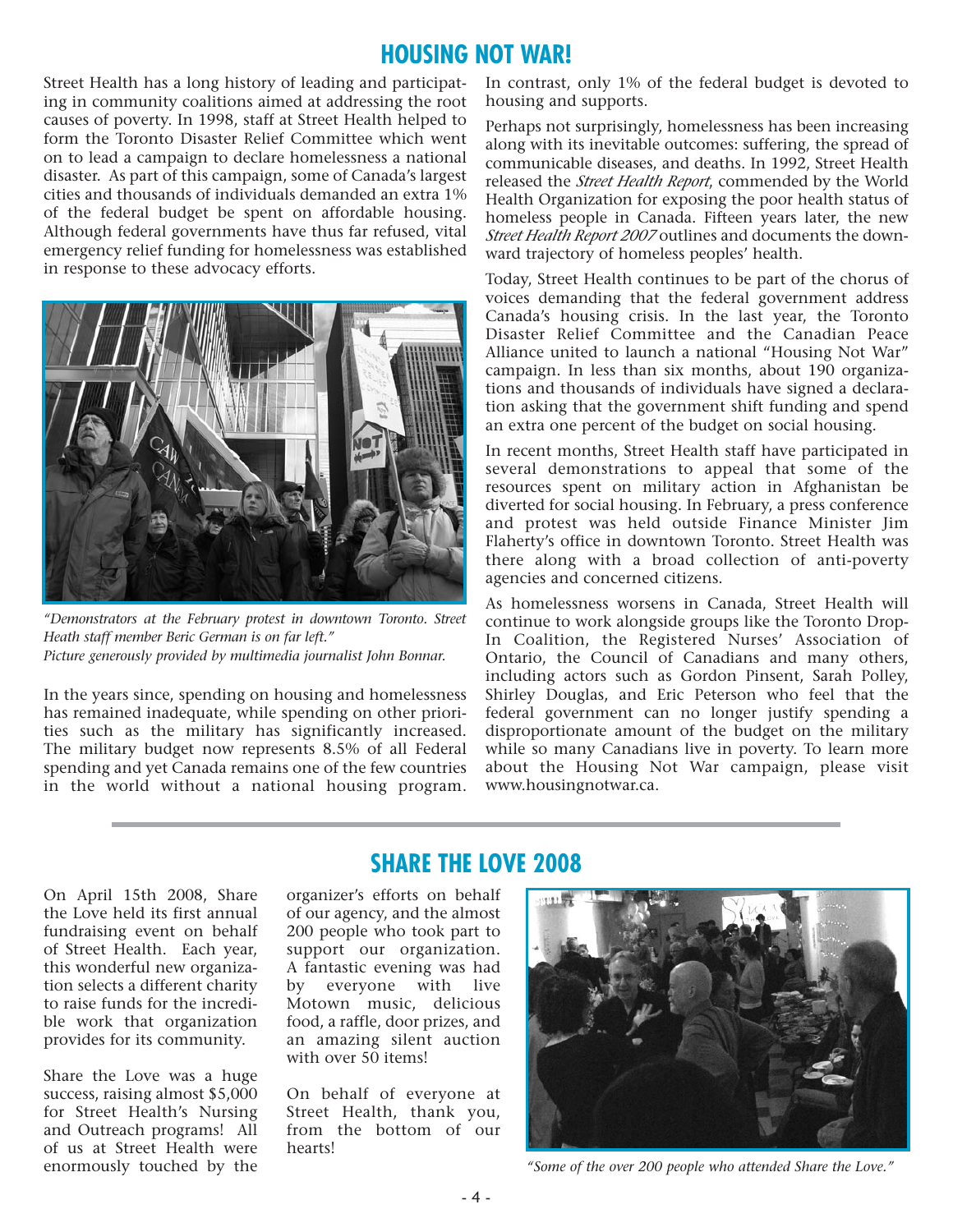## **SAFER STREETS FOR SEX WORKERS THROUGH INNOVATION & PARTNERSHIP**

For several years, Street Health has offered programs and services aimed at improving the lives of street-based sex workers.

Street-based sex work is one of the most dangerous occupations in Canada, but frequent assaults often go unreported. The criminalization of sex work in Canada and the stigma and discrimination by police officers towards individuals who engage in sex work, are the primary barriers that prevent sex workers from making reports to police.

In 2003, Street Health partnered with the Toronto Police Services, Special Victims Unit to develop an initiative aimed at increasing the number of sex workers who are willing to come forward and report crimes against them (for example, physical and sexual assault or robbery) to police. This initiative takes a "harm reduction" approach to the needs of sex workers by focusing solely on the crime being reported and not on any of the related criminal activities that sometimes surround sex work. The project includes police outreach, a nighttime drop-in for sex workers and an anonymous crime reporting line exclusively for sex workers. This unique initiative is the only police service unit in the world that has sex workers and community members on its advisory board and that takes a harm reduction approach.

As a result, sex workers are now more likely to report crimes against them to police, regardless of their use of drugs or the illegal nature of their work and consequently more perpetrators of violence against sex workers are going to trial. This past year, the project became a permanent Toronto Police Service program! In May 2008, Wendy Babcock, a Street Health staff member, made a presentation about the Special Victims Unit at the International Harm Reduction Association Conference in Barcelona.

Street Health has also recently received funding to begin a training program for sex workers. The project, which begins in June, will involve ten women taking part in training and education over 20 weeks on topics such as conflict resolution, self-defense, first aid, and self-care. The women will also be trained and offered opportunities to do harm reduction outreach to sex workers along with Street Health staff.

# **Fundraising 2007-2008**

Despite increasing competition for charitable dollars, this was a successful year for Street Health's annual fundraising campaigns. We revitalized existing relationships, created new funding opportunities, and increased overall participation in all our fundraising efforts. The Development Program at Street Health allows our existing programs to flourish, makes possible new initiatives, and ensures long-term organizational growth. If you are interested in hearing more about our efforts, please contact us at (416) 921-8668 extension 229 or by email at info@streethealth.ca! On behalf of all of us at Street Health, thank you for answering our call for help!



## **Finance**

Street Health is a fiscally responsible organization. Each dollar is carefully accounted for to ensure that we are providing the highest level of support and services possible to our clients, as well as enables Street Health to be a sustainable organization. We have some stable core funding, however, donations and grants allow us to add new and innovative services for our homeless clients, while continuing to provide high quality care.